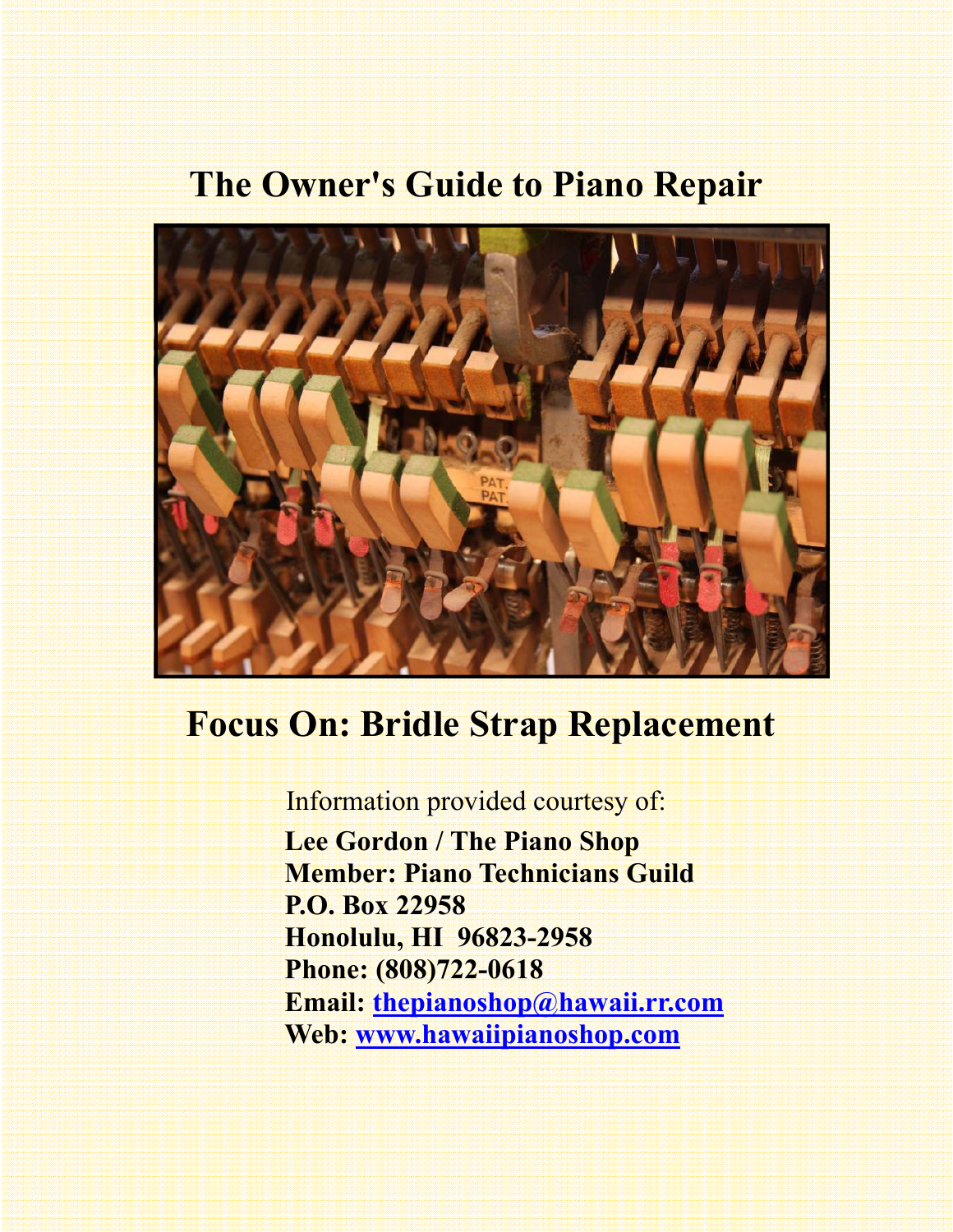One repair which at some point needs to be performed on your piano is the job of **bridle strap replacement**. For this job, the action (removable working mechanism) of the piano would need to be removed and transported to my shop. I would be glad to work with you to find a convenient time to schedule the work in order to complete the job.



**The following commonly asked questions have been answered to give you the information you need in order to decide whether or not to have me complete this repair.** 

#### **What are bridle straps and what function do they perform?**

 Bridle straps have a primary and a secondary purpose. One function of the bridle strap is to assist the hammer assembly in coming back to rest position after a note is played. Although this is a redundant feature, in that there is a part called the hammer butt spring that ensures that the hammer returns to rest position, it does become important in instances where a spring has slipped out of place, or is weakened or broken. When the hammer does not return to rest position, the hammer will likely misfire when the key is pressed.

 The most important function of bridle straps, however, is that they help to hold the action of the piano together so that it may be removed and replaced in the piano without damage. If bridle straps are missing, servicing the action is a real problem, in that removal and reinstallation of the action may easily result in broken parts when the action is put back into place.

The next page illustrates the problem involved: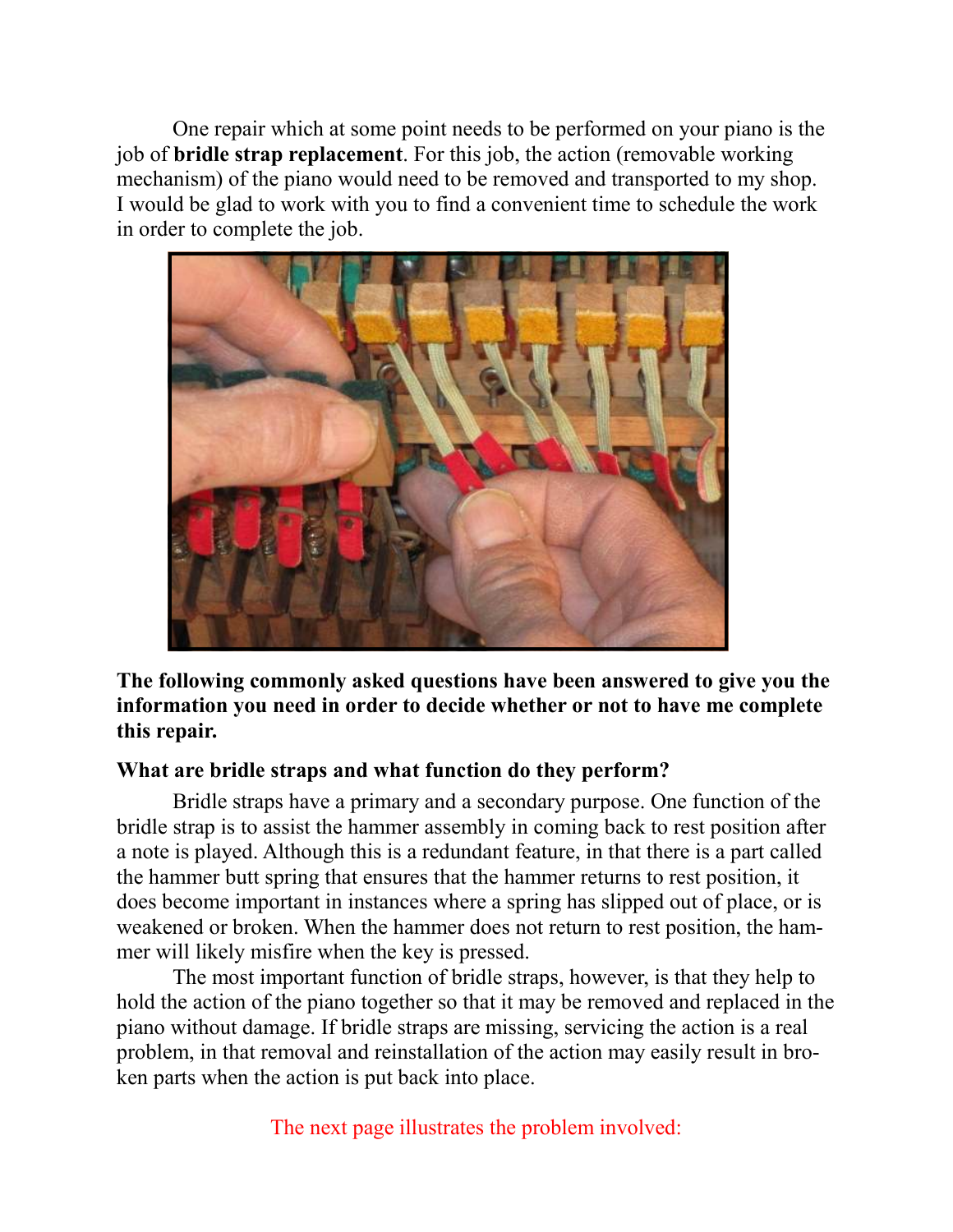

If the action of an upright piano is removed for servicing At the same time the portion of the action which rests and a bridle strap is broken or missing, the lower portion upon the key will also swing down too far, as sho and a bridle strap is broken or missing, the lower portion of the mechanism (the wippen) will swing down. in the above photo. This is where trouble can occur.



returned to the piano the jack (the vertical part shown underside of the hammer butt.



With new bridle straps installed, removing the action The lower flange is not exposed to undue stress for necessary maintenance doesn't cause a problem, when the action is returned to the piano, saving in that the wippen is held correctly in position the time and expense of unwanted repairs. in that the wippen is held correctly in position





When a bridle strap is missing and the action is In such a situation, if the action is pushed into place with turned to the piano the jack (the vertical part shown a bit too much force the lower flange can easily in the above photo) is prone to jamming up against the break from the excess pressure, necessitating replacement.

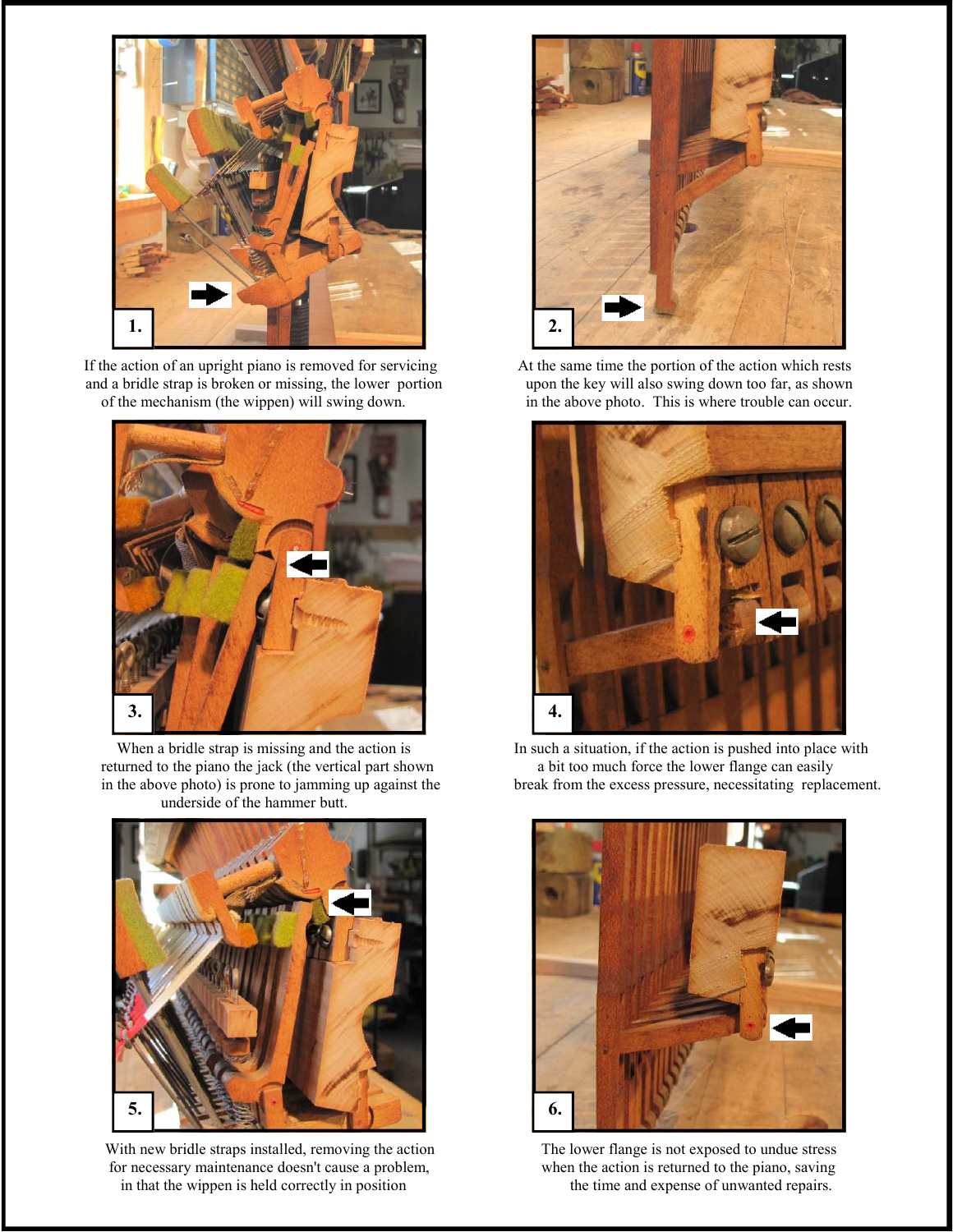### **If only some of the original bridle straps are broken or missing, must the entire set be replaced?**

 While it is not absolutely necessary to replace all the straps once they start breaking, it does make a lot of sense. When the braiding that the original straps were made from deteriorates to the point where they start to break, all of them will be prone to breakage in the future if they are not replaced. By having the old bridle straps removed entirely and replaced with a new set, you've made sure that the piano action may be properly serviced for decades to come. Plus, you won't end up with a mismatched set of straps that is the result of a number of different technicians replacing a few broken straps at a time.

#### **Is this a job I could do on my own?**

 This would not be a repair which the owner would be wise to tackle. The piano action is a complicated mechanism involving thousands of individual parts, where more things can easily go wrong than right for the average DIY'er. Needing just a few broken parts replaced would easily exceed the cost of having new bridle straps professionally installed.



*Too many parts to break if you don't know exactly what you're doing.* 

 As a professional, I have the tools and the experience to do the job right the first time. Once this job is done, by the way, it will be good for decades into the future. Replacement bridle straps (both cork and spring clip) are the finest quality available anywhere.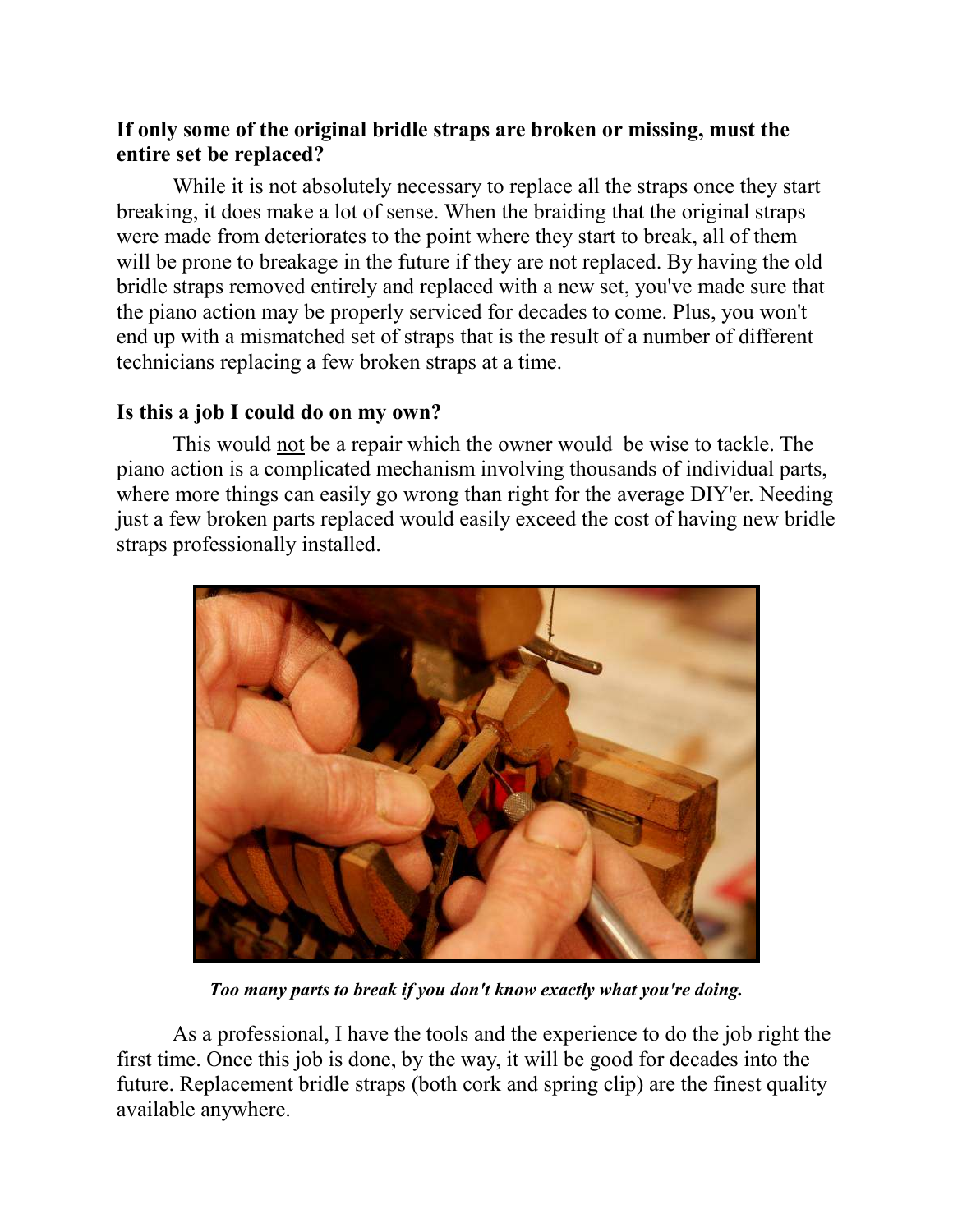

### **How will the repair be accomplished?**

 The old braid straps will first be removed to prevent them from interfering in the operation of the action. Depending on the type of action your piano has, either cork, spring clip, or original braided bridle straps will be installed.

 Once the new set of straps is in place, adjustments will be made to ensure that the action is held together correctly, therefore preventing unnecessary damage to the action when removed and replaced for needed servicing.

## **Please advise me when you wish to have this repair professionally done.**

 **Lee Gordon / The Piano Shop Member: Piano Technicians Guild P.O. Box 22958 Honolulu, HI 96823-2958 Phone: (808) 722-0618 Email: thepianoshop@hawaii.rr.com Web: www.hawaiipianoshop.com**